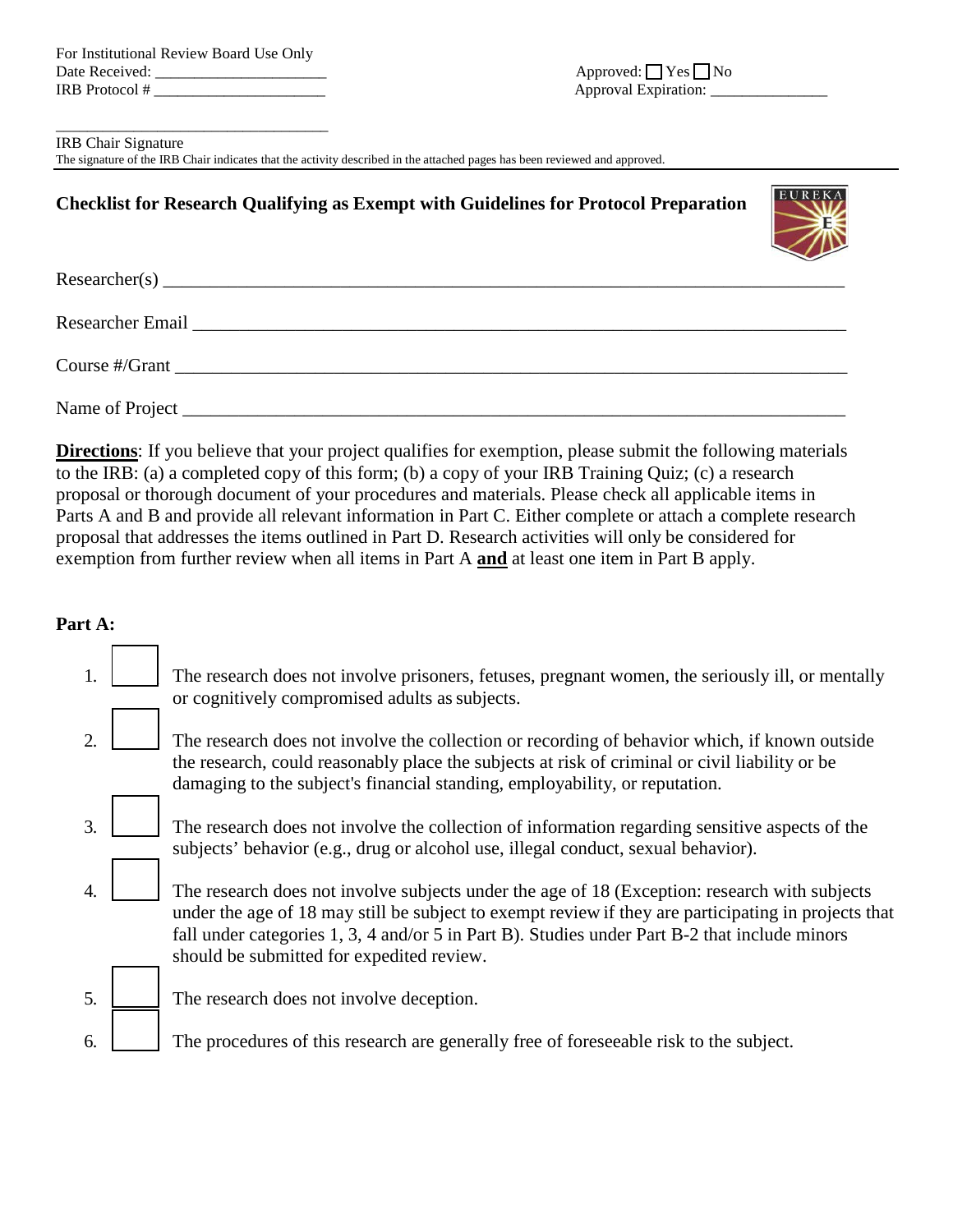**Part B** (Check all categories that apply to your research project):

- 1. The research will be conducted in established or commonly accepted educational settings and will involve normal educational practices (e.g., research on regular and special education instructional strategies, research on instructional techniques, curricula, or classroom management methods).
- 2. The research will involve the use of educational tests (cognitive, diagnostic, aptitude, achievement), survey procedures, interview procedures, or observation of public behavior. Information will be recorded anonymously (i.e., so that the human subject cannot be identified, directly or through identifiers linked to the subject).
- $3.$   $\blacksquare$  The research will involve the collection or study of existing data, documents, records, pathological specimens, or diagnostic specimens. These sources are either publicly available or the information will be recorded anonymously (i.e., in such a manner that subjects cannot be identified, directly or through identifiers linked to the subject).
	- The research (including demonstration projects) will be conducted by or subject to the approval of federal department or agency heads, and is designed to study, evaluate, or otherwise examine:
		- a. public benefit or service programs (e.g., social security, welfare, etc.);
		- b. procedures for obtaining benefits or services under those programs;
		- c. possible changes in or alternatives to those programs or procedures;
		- d. possible changes in methods or levels of payment for benefits or services under those programs.
- 5. The research involves taste or food quality evaluations or consumer acceptance studies and the tested products are wholesome foods without additives or foods which contain additives at or below levels found to be safe by the FDA or approved by the EPA of the Food Safety and Inspection Service of the US Department of Agriculture.

# **Part C**

- 1. Describe approximately how much time each subject is expected to devote to the research.
- 2. How data will be collected and recorded (e.g., with or without identifiers? what instruments, materials, or equipment will be used? will audio or video recording be employed in data collection?). Append copies of all written instruments and/or describe any apparatus with which subjects will be in direct contact.
- 3. Describe the methods for obtaining informed consent, or assent in the case of minors.
- 4. Describe the methods for preserving confidentiality (including plans for storing/ disposing of tapes and other data records).
- 5. Indicate any benefits/compensation that are expected to accrue to subjects as a result of their participation in the research. In the event that subjects will be paid, describe all payment